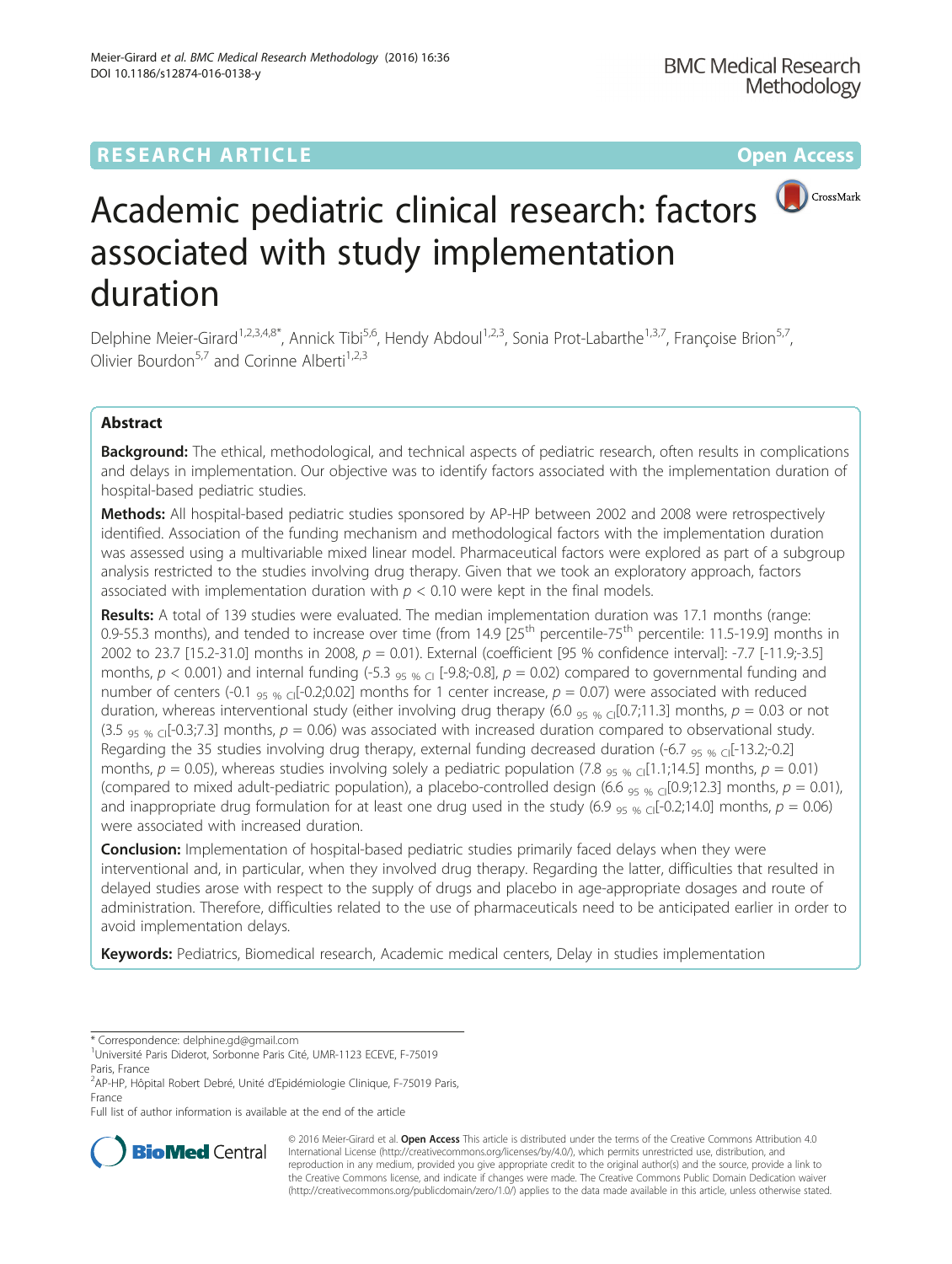## Background

Pediatric research faces specific ethical, methodological, and technical obstacles [[1](#page-9-0)–[4\]](#page-9-0). Moreover, the lack of financial rewards for the pharmaceutical industry is an additional obstacle for pediatric clinical trials that involve drug therapy [[5, 6\]](#page-9-0). Those obstacles are well recognized and result in a lack of pediatric clinical studies [[7, 8\]](#page-9-0). To address the paucity of pediatric research and to encourage investment by pharmaceutical companies, the United States and Europe enacted new legislations around efficacy and safety of drug trials in children [\[9](#page-9-0)–[16](#page-9-0)]. Those legislations have led to significant improvements in patient safety, trial validity, data reliability, and has addressed the availability of drugs with age-appropriate information [\[17, 18\]](#page-9-0). However, the overall impact on the number of clinical trials performed remains modest [\[8](#page-9-0), [19](#page-9-0)], and only a moderate correlation exists between the clinical trial activity and the pediatric burden of disease [[20](#page-9-0)]. Furthermore, it has been shown that drugs frequently used in pediatric patients were underrepresented among drugs qualifying for pediatric exclusivity [\[17, 21](#page-9-0)–[23](#page-9-0)]. Therefore, in addition to industry-driven research, hospital-based investigation of pediatric drug therapy is needed [\[23, 24\]](#page-9-0).

However, previous studies identified the heavy regulatory burden [[5, 25](#page-9-0)–[28](#page-9-0)], the pharmaceutical issues and difficulties in establishing contracts with pharmaceutical companies [\[25](#page-9-0), [26](#page-9-0), [29](#page-9-0)–[32\]](#page-9-0), the inadequate training of investigators, difficulty functioning as both clinician and investigator [[5, 25, 27](#page-9-0), [33](#page-9-0)–[37](#page-9-0)], as well as suboptimal communication across disciplines involved [[25\]](#page-9-0), as the main obstacles in conducting academic pediatric studies. Further obstacles relate to the complexity of the 2001 European directive and variability in its interpretation across European Union countries which have resulted in further delays in conducting trials, and has contributed to the loss of European competitiveness in academic research over the past decade [[24](#page-9-0), [38\]](#page-9-0). Delays affect the competitiveness and attractiveness of European clinical research, and may also be deleterious for the patients, which dissuades some medical doctors from participation in clinical trials [\[5](#page-9-0), [25, 26](#page-9-0), [33\]](#page-9-0). In July, 2012, the European Commission finalized a proposal for a Clinical Trial Regulation, which would replace the 2001 European directive [[39](#page-9-0)]. The regulation aims at facilitating the implementation of clinical trials and reducing the regulatory burden via a risk-proportionate approach. Thus, it should result in the reduction of both duration and cost for trial implementation. In the context of the ongoing discussion on the European Clinical Trial Regulation, it is of interest to quantify the factors involved in delayed trial implementation. It should allow ultimately for an improved understanding of the obstacles faced by research stakeholders (e.g. investigators, pharmacists, methodologists, and sponsor representatives), the facilitation of collaboration across involved disciplines, and the development of preventive strategies.

The objective of this study was to identify factors associated with the implementation duration of hospitalbased pediatric studies.

#### Methods

#### Ethics statement

This study did not involve any patients and, therefore, required neither written consent nor information sheet. The Institutional Review Board of the Paris North Hospitals, Paris 7 University, Paris Public Hospital Network (AP-HP), approved the study protocol (N° 12-049).

#### Selection of studies

All hospital-based pediatric studies sponsored by the Assistance publique – Hôpitaux de Paris (AP-HP) between January 1, 2002 and December 31, 2008 were selected. AP-HP is the public hospital system of the city of Paris and its suburbs. An additional file describes the French hospital-based Biomedical Research System, and the AP-HP division in more detail (Additional file [1\)](#page-8-0). Studies were retrieved from the AP-HP sponsor's database (recording all AP-HP-sponsored studies) and from the AP-HP central pharmacy's database (recording all studies AP-HP-sponsored and involving drug therapy). The AP-HP central pharmacy is in charge of the pharmaceutical process for AP-HP-sponsored biomedical research.

#### Data collection

This study is part of a larger project aimed at understanding the issues faced by all stakeholders during a study's implementation. Data were collected between 2009 and 2010. We first conducted a qualitative study on the perceptions and experiences of healthcare professionals involved in pediatric hospital-based research (principal investigators, pharmacists, sponsor representatives, French drug agency representatives) [[25\]](#page-9-0). The current study was based on the knowledge and understanding gained from this qualitative analysis.

Data were collected using a web-based Case Report Form system specifically developed for the study (Janus, PHP) from the AP-HP sponsor's database, the AP-HP central pharmacy's database, and the studies' protocols. Missing data were sought in the ClinicalTrials.gov registry [\[40](#page-9-0)], and publications related to the studies. Ultimately, the involved Clinical Trial Units and investigators were asked to provide the remainder of missing data.

Collected data included information on funding and study methodology. Pharmaceutical information was collected for the studies involving drug therapy. Data related to funding included the date of grant approval and the funding mechanism (governmental funding, AP-HP internal funding, or external funding). External funding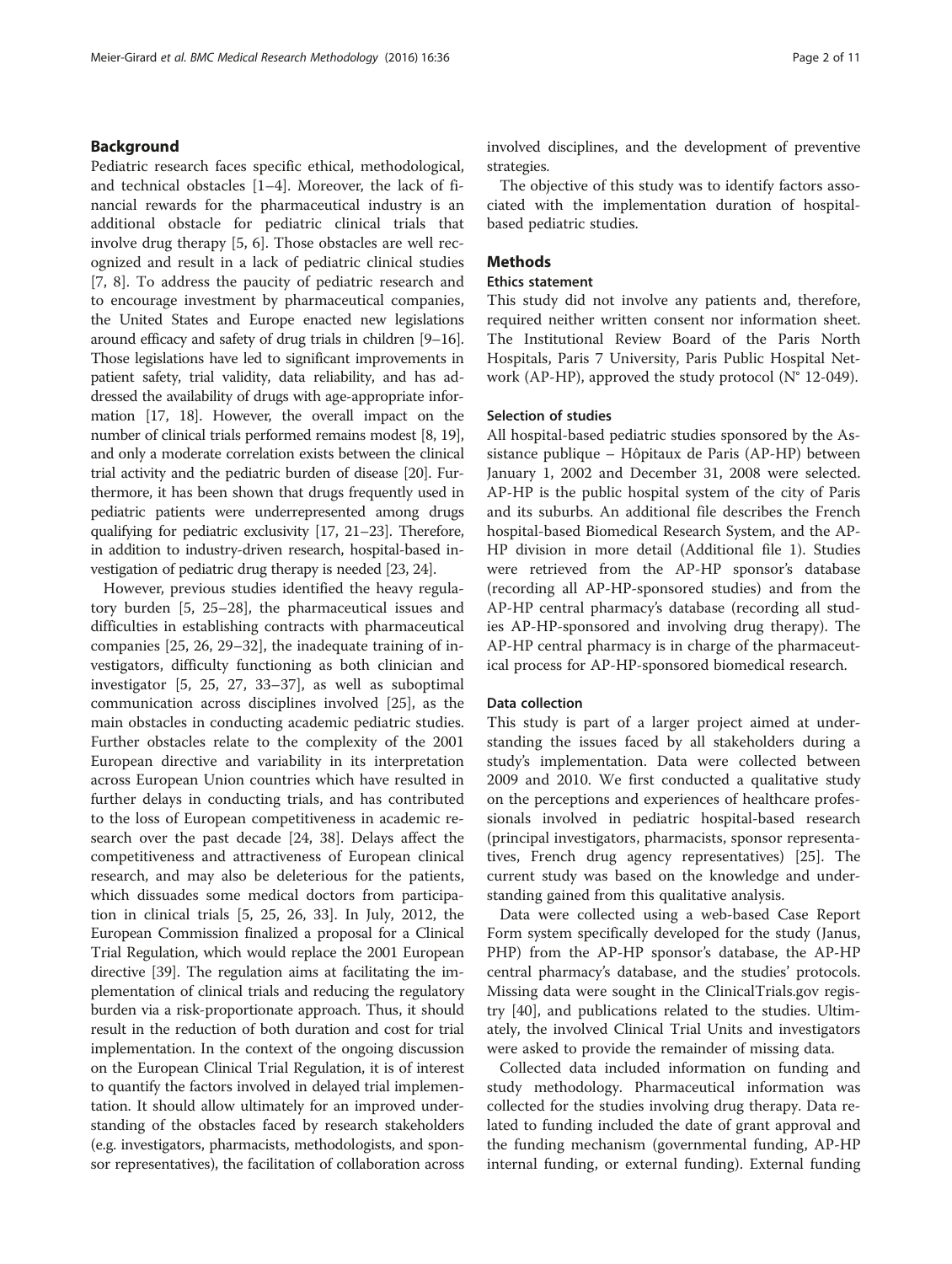corresponds to funding from pharmaceutical companies, associations, or foundations. Data related to the methodology were: type of the coordinating center (pediatric hospital, general hospital), number of centers, whether the study was international or national, study type (interventional involving drug therapy, interventional without drug therapy, observational), characteristics of the disease (whether the disease was rare and/or chronic), study population (pediatric population only, or mixed population, i.e., including children and adults), number of patients to include, and participation duration of the subjects. Data related to the pharmaceutical aspects were: randomization, blinded patient, blinded investigator, duration of treatment, control group (standard treatment, placebo, no control group), whether the drug therapy was already approved in a pediatric population, route of administration (enteral, parenteral), and whether the formulation of the available drug therapy was in an age-appropriate dosage and route of administration (appropriate, intermediate, inappropriate). The formulation was defined as intermediate when only capsules were available for the study, though children under six years, who were unable to swallow capsules, were included. In this case, the capsules must be opened to collect the powder which is then incorporated into an aliment or a fluid to be administrated (except for delayed-release and protectivecoated capsules). The formulation was also defined as intermediate when an injectable form was utilized for enteral administration. The formulation was defined as inappropriate when only tablets were available for the study, even though children under 6 years were included. In this situation, the tablets must be crushed to get a powder, which then requires an additional pharmaceutical medium to ensure that the pharmacological properties and the pharmacokinetics of the drug therapy are not altered.

#### Statistical analysis

Results are expressed as numbers and percentages for categorical variables and as a mean (standard deviation) or median [25<sup>th</sup> percentile;75<sup>th</sup> percentile] for continuous variables, according to their distribution.

The implementation duration was defined as the time between the date of grant and the inclusion of the first patient (i.e. date of first informed consent). Probability over time to include the first patient was depicted using the inverse Kaplan-Meier curve. Differences in distribution of implementation duration according to the funding mechanism and the methodological factors were assessed using Pearson's (or Spearman's, as appropriate) correlation coefficient for quantitative variables and t-test (or Wilcoxon test, as appropriate) for categorical variables. For comparison of the mean value of the implementation duration across more than two groups, one-way ANOVA was performed. Independent prognostic factors of implementation duration were assessed using a multivariable mixed linear model, with the random effect of the year of grant [\[41\]](#page-9-0). A random effect was included to adjust for potential residual clustering of data within the year of the grant. Pharmaceutical factors were explored as part of a subgroup analysis restricted to the studies involving drug therapy. For all multivariable regression models,  $p < 0.20$  was used for the variable entry criteria. Then, a stepwise selection procedure was applied. Given that the statistical analyses were essentially exploratory, factors associated with the considered outcome with  $p < 0.10$  were kept in the final model. Variables dropped at earlier stages were re-evaluated for inclusion in the final model. Normality of residuals and absence of heteroscedasticity were checked.

All tests were two-sided. Statistical analysis was performed using the R package Version 2.10 [[42\]](#page-9-0) and SAS 9.2 software (SAS Institute, Cary, NC, USA).

## Results

#### Description of the studies

We identified 145 pediatric studies sponsored by the AP-HP between 2002 and 2008. Six were excluded since they stopped before the first inclusion (Table [1\)](#page-3-0). Among them, 2 were observational studies (33 %), 3 were interventional studies without drug therapy (50 %), and 1 was an interventional study involving drug therapy (17 %). A total of 139 studies were analyzed. Seventy-two (52 %) were observational studies, 32 (23 %) were interventional without drug therapy, and 35 (25 %) were interventional involving drug therapy (Table [1\)](#page-3-0).

The studies mainly focused on rare and chronic diseases. There was no particular trend regarding the number of studies granted per year. The main source of funding in observational studies and in interventional studies without drug therapy was governmental  $(n = 39/$ 72, 54 % and  $n = 20/32$ , 63 % respectively), whereas studies involving drug therapy more often involved external funding ( $n = 14/35$ , 40 %). There were more monocentric studies among studies involving drug therapy ( $p = 0.01$ ), and studies involving drug therapy almost exclusively included a pediatric population ( $p = 0.003$ ).

#### Exploration of factors associated with study implementation duration

Figure [1](#page-4-0) shows the probability over time to include the first patient (the confidence interval of the probability appears as a gray cloud). The median implementation duration was 17.1 months (95 % CI [15.6;19.9] months), ranging from 0.9 to 55.3 months. The univariate analysis of factors determining the implementation duration is presented in Table [2.](#page-5-0) The funding mechanism, type of study, and rare disease were associated with the implementation duration. The implementation duration tended to increase over time ( $p = 0.01$ ).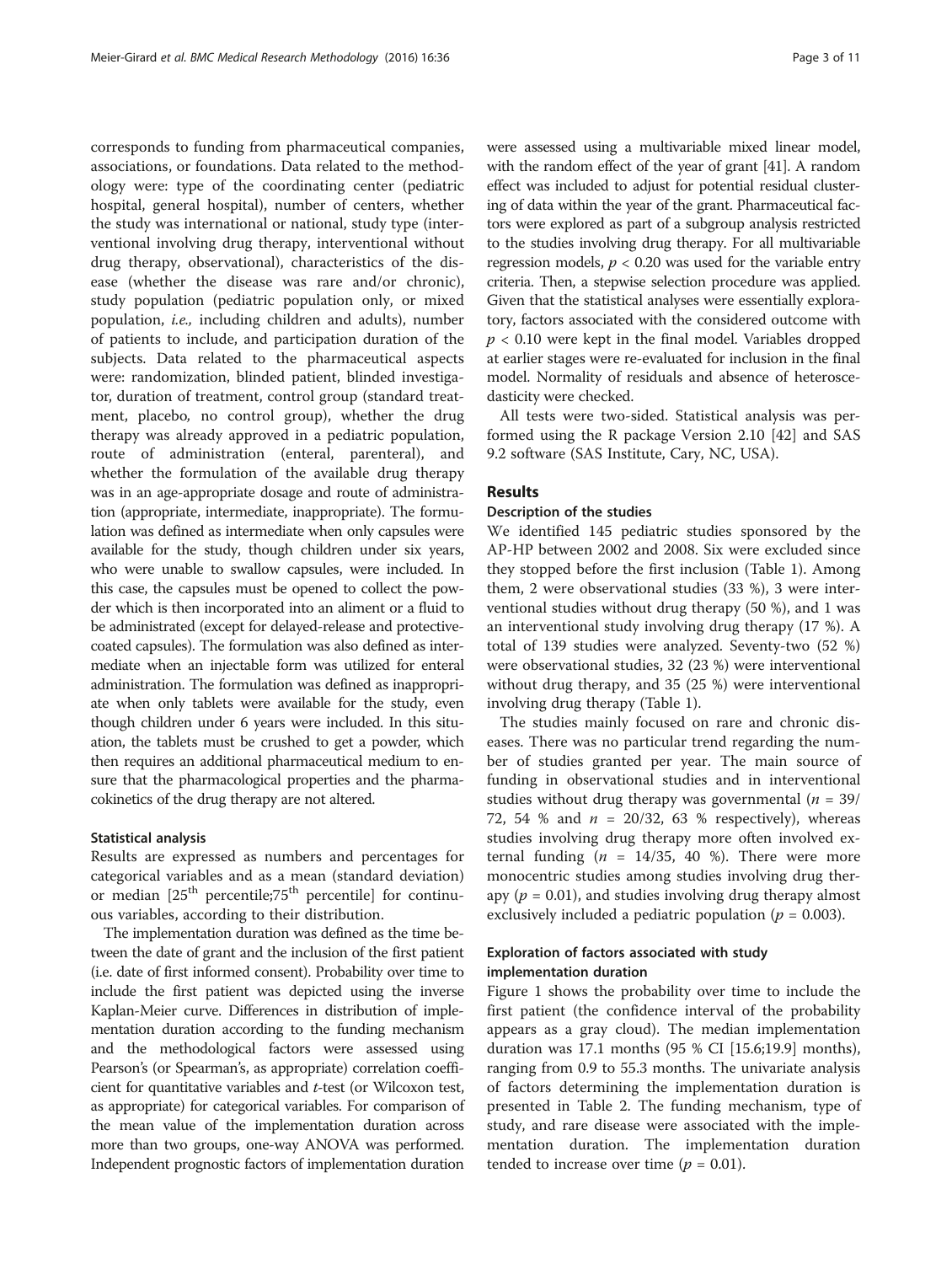| Characteristics                  | Observational<br>studies ( $n = 72$ ) | drug therapy $(n = 32)$ | Interventional studies without Interventional studies involving p-value Excluded studies ( $n = 6$ )<br>drug therapy ( $n = 35$ ) |         |                |               |
|----------------------------------|---------------------------------------|-------------------------|-----------------------------------------------------------------------------------------------------------------------------------|---------|----------------|---------------|
|                                  |                                       |                         |                                                                                                                                   |         |                | <b>NA</b>     |
| Funding mechanism                |                                       |                         |                                                                                                                                   | 0.07    |                | 5             |
| Government                       | 39 (54)                               | 20(63)                  | 12(34)                                                                                                                            |         | 1(100)         |               |
| External                         | 20 (28)                               | 4(13)                   | 14(40)                                                                                                                            |         | 0(0)           |               |
| Internal                         | 13 (18)                               | 8(25)                   | 9(26)                                                                                                                             |         | 0(0)           |               |
| Year of grant                    |                                       |                         |                                                                                                                                   |         |                | 0             |
| 2002                             | 17(24)                                | 1(3)                    | 3(9)                                                                                                                              |         | 1(17)          |               |
| 2003                             | 5(7)                                  | 2(6)                    | 3(9)                                                                                                                              |         | 4(67)          |               |
| 2004                             | 9(13)                                 | 2(6)                    | 5(14)                                                                                                                             |         | 1(17)          |               |
| 2005                             | 15(21)                                | 1(3)                    | 7(20)                                                                                                                             |         | $\mathbf 0$    |               |
| 2006                             | 6(8)                                  | 5(16)                   | 6(17)                                                                                                                             |         | 0              |               |
| 2007                             | 12(17)                                | 12 (38)                 | 9(26)                                                                                                                             |         | 0              |               |
| 2008                             | 8(11)                                 | 9(28)                   | 2(6)                                                                                                                              |         | $\mathbf 0$    |               |
| Coordinator center               |                                       |                         |                                                                                                                                   | 0.31    |                | 0             |
| Pediatric hospital               | 28 (39)                               | 15(47)                  | 19 (54)                                                                                                                           |         | 6(100)         |               |
| General hospital                 | 44 (61)                               | 17(53)                  | 16 (46)                                                                                                                           |         | 0(0)           |               |
| Number of centers                | 6[2;16]                               | 5[2;16]                 | 3[1;15]                                                                                                                           | 0.78    | 1[1;1]         | $\mathcal{I}$ |
| Monocentric study                | 12(17)                                | 5(15.6)                 | 14(40)                                                                                                                            | 0.01    | 4(80)          | $\mathcal{I}$ |
| International study              | 1(1)                                  | 0(0)                    | 4(11)                                                                                                                             | 0.006   | 0(0)           | 0             |
| Rare disease                     | 50 (69)                               | 20(63)                  | 27(77)                                                                                                                            | 0.43    | 4(67)          | 0             |
| Chronic disease                  | 60 (83)                               | 22 (69)                 | 26 (74)                                                                                                                           | 0.22    | 4(67)          | 0             |
| Study population                 |                                       |                         |                                                                                                                                   | 0.003   |                | 0             |
| Pediatric                        | 30(42)                                | 19 (59)                 | 27(77)                                                                                                                            |         | 6(100)         |               |
| Mixed (children and adults)      | 42 (58)                               | 13(41)                  | 8(23)                                                                                                                             |         | 0(0)           |               |
| Number of patients to include    | 150 [82;388]                          | 128 [66;240]            | 60 [36;100]                                                                                                                       | 0.12    | 20 [20;25]     | 3             |
| Length of participation, months  | $0.2$ [0.03;12]                       | 4 [0.2; 17]             | 8 [0.5;24]                                                                                                                        | 0.61    | $0.1$ [0.03;2] | 2             |
| Referenced in ClinicalTrials.gov | 21(29)                                | 32 (100)                | 24 (69)                                                                                                                           | < 0.001 | 1(17)          | 0             |

<span id="page-3-0"></span>Table 1 Characteristics of the hospital-based pediatric studies sponsored by the Assistance Publique-Hôpitaux de Paris between 2002 and 2008

Values shown are median [25<sup>th</sup> percentile; 75<sup>th</sup> percentile] and number (percentage)

The multivariable mixed linear model analysis showed that government funding and interventional studies, both involving or without drug therapy, were significantly associated with delayed implementation, and an increasingly number of centers tended to be associated (Table [3\)](#page-7-0).

## Exploration of factors associated with implementation duration of studies involving drug therapy

The pharmaceuticals characteristics of the 35 studies involving drug therapy are shown in Table [4](#page-8-0). Studies were mainly randomized ( $n = 26, 74$  %), 16 (46 %) involved blinded investigators, 17 (49 %) blinded patients, 13 (37 %) were placebo controlled, and 9 (26 %) involved a drug therapy with an intermediate or inappropriate formulation with respect to the age of the participants ( $n = 3, 9$  % and  $n = 6$ , 17 % respectively).

The univariate analysis of factors determining the implementation duration of studies involving drug therapy is presented in Table [2.](#page-5-0) The funding mechanism, study population, randomization, blinded patient and/or investigator, placebo-controlled study status, and drug formulation were associated with implementation duration.

The multivariable mixed linear model analysis showed that an exclusively pediatric population, placebo-controlled study, and inappropriate drug formulation were significantly associated with delayed implementation for the studies involving drug therapy (Table [3\)](#page-7-0). Government funding tended to be associated with delayed implementation.

## **Discussion**

## Main results

Our findings show that implementation duration increased over time, with large fluctuations (ranging from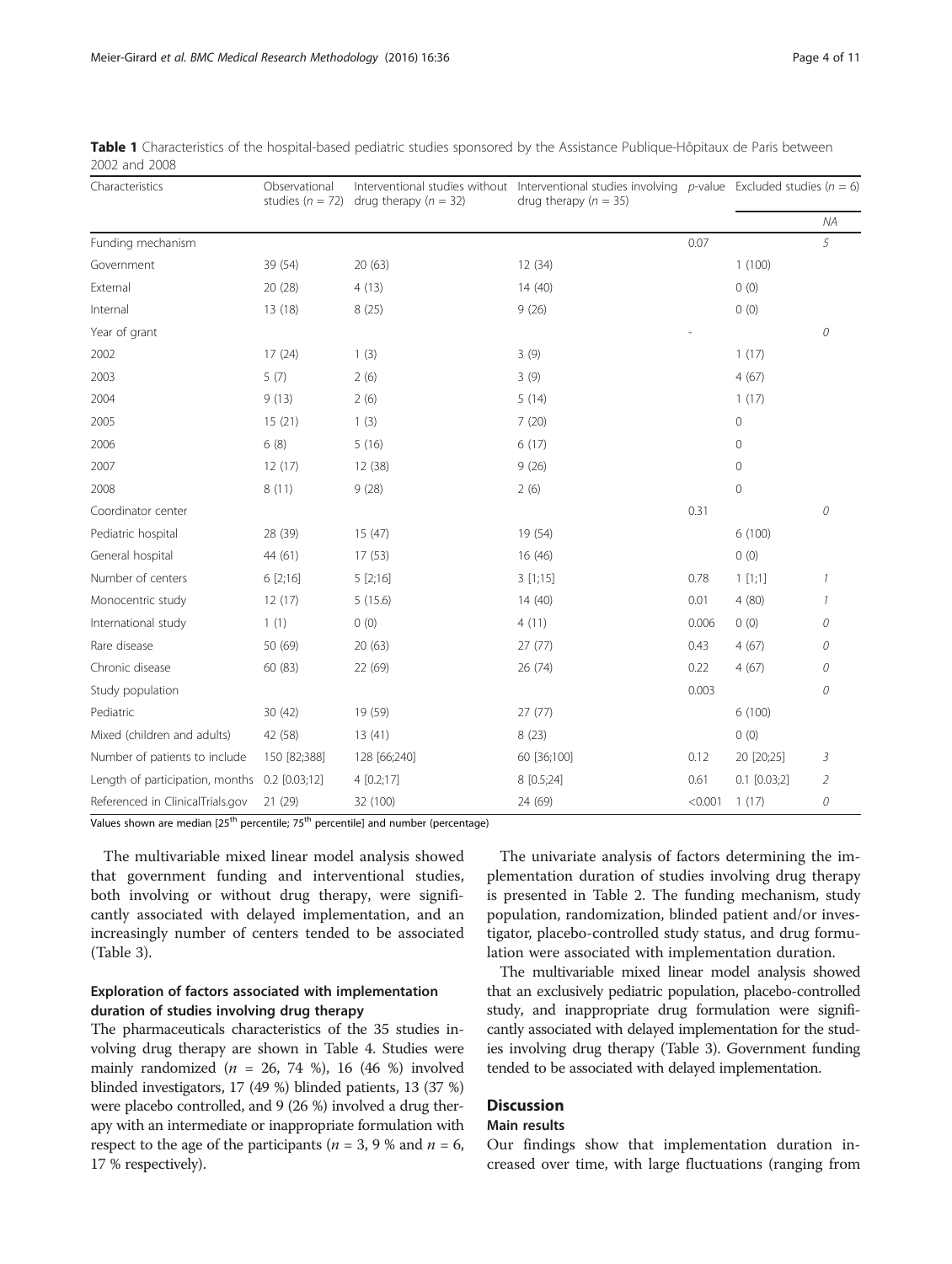<span id="page-4-0"></span>

1 to 55 months) depending on the funding mechanism, number of centers involved, and type of study. There was no particular trend regarding the number of studies granted per year.

Government funding was associated with delayed implementation as compared to external  $(-7.7)$   $_{95}$  %  $_{\text{CI}}$ [-11.9;-3.5] months,  $p < 0.001$ ) and internal funding  $(-5.3 \,_{95} \,_{\%} \,_{Cl}[-9.8; -0.8]$  months,  $p = 0.02$ ). One main explanation was that the time needed to mobilize resources is longer for government funding than for the other types of funding. Indeed, while there is a specific process that must be undertaken in order to mobilize resources from the government, money dedicated to internal funding is held by the AP-HP sponsor and can be immediately mobilized. Similarly, external funding from pharmaceutical companies, associations, and foundations can be rapidly mobilized. Furthermore, internal funding provides a lower overall amount of funding (≤100,000 euros) than does government funding. It is, therefore, dedicated in principle to smaller studies, and the regulatory process is less complicated than for government funding. This may also explain why studies with internal funding started earlier than studies with government funding. Finally, the benefits of sharing expertise, resources and competences in the context of external funding might reduce implementation duration as compared to studies with government funding [[12](#page-9-0), [43, 44](#page-9-0)].

Interventional studies started later than observational studies, which is consistent with the heavier regulatory requirements to meet before the first inclusion in such studies. Interventional studies involving drug therapy

were more delayed (6.0  $\pm$  2.7 months,  $p = 0.03$ ) than interventional studies without drug therapy  $(3.5 \pm 1.9)$ months,  $p = 0.06$ ). It would be of interest to future studies to compare the complexity and issues faced by the different stakeholders when implementing interventional studies with and without drug therapy.

Multi-center studies tended to include the first patient quicker than single center studies. Indeed, increasing the number of centers increases recruitment capacity, and thus the probability to include the first patient much earlier. However, involving many sites also results in a complex study set-up. Therefore, the number of patients and centers to involve should be considered carefully and in a well-balanced manner.

With regard to the subgroup of studies involving drug therapy, our findings again showed that government funding was associated with delayed implementation as compared to external funding  $(-6.7 \pm 3.2 \text{ months}, p = 0.05)$ . Among the 35 studies involving drug therapy, 40 % had an external funding source. Given that external funding in studies involving drug therapy typically comes from pharmaceutical companies, this finding might reflect the benefit of public-private partnerships. The benefit of public-private partnerships seems even more apparent since there is no significant difference in the implementation duration between studies with government funding and studies with internal funding  $(-2.9 \pm 3.4 \text{ months},$  $p = 0.41$ ) in this subgroup of studies.

Finally, pharmaceutical factors determining the implementation duration were identified. Age-inappropriate drug formulation and placebo-controlled studies significantly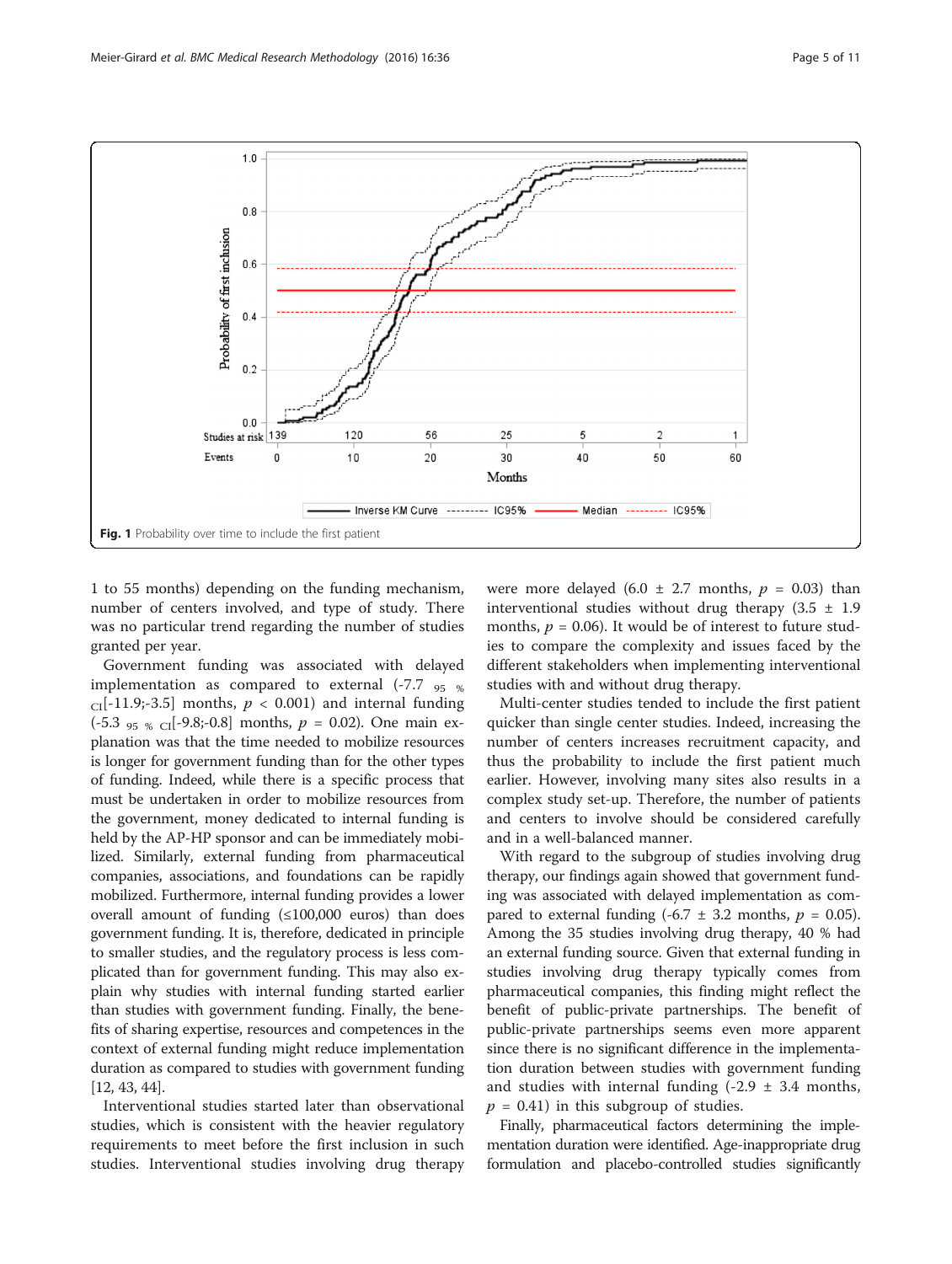|                                         | $a$ -All studies ( $n = 139$ )                                   |            | b-Studies involving drug therapy ( $n = 35$ )                    |            |  |
|-----------------------------------------|------------------------------------------------------------------|------------|------------------------------------------------------------------|------------|--|
| Characteristics                         | Implementation duration in<br>months, or correlation coefficient | $p$ -value | Implementation duration in<br>months, or correlation coefficient | $p$ -value |  |
| Grant characteristics                   |                                                                  |            |                                                                  |            |  |
| Funding mechanism                       |                                                                  | 0.002      |                                                                  | 0.007      |  |
| Government                              | 22.6(11.3)                                                       |            | 25.2 [21.2;31.7]                                                 |            |  |
| External                                | 15.3(9.5)                                                        |            | 13.7 [11.9;17.3]                                                 |            |  |
| Internal                                | 18.9 (8.9)                                                       |            | 18.0 [15.9;31.9]                                                 |            |  |
| Year of grant                           |                                                                  | 0.01       |                                                                  | 0.13       |  |
| 2002                                    | 14.9 [11.5;19.9]                                                 |            | 17.8 [16.0;32.9]                                                 |            |  |
| 2003                                    | 19.1 [13.1;30.5]                                                 |            | 22.8 [14.8;28.0]                                                 |            |  |
| 2004                                    | 17.4 [12.5;22.4]                                                 |            | 15.9 [15.2;17.4]                                                 |            |  |
| 2005                                    | 12.3 [10.8;16.6]                                                 |            | 15.9 [12.9;17.1]                                                 |            |  |
| 2006                                    | 20.8 [14.5;27.3]                                                 |            | 22.1 [14.5;27.0]                                                 |            |  |
| 2007                                    | 20.9 [15.5;30.0]                                                 |            | 21.7 [14.0;29.4]                                                 |            |  |
| 2008                                    | 23.7 [15.2;31.0]                                                 |            | 36.5 [34.2;38.7]                                                 |            |  |
| Methodological characteristics          |                                                                  |            |                                                                  |            |  |
| Coordinator center                      |                                                                  | 0.85       |                                                                  | 0.46       |  |
| General hospital                        | 19.7 (10.9)                                                      |            | 17.2 [13.7;24.4]                                                 |            |  |
| Pediatric hospital                      | 20.0 (10.7)                                                      |            | 19.4 [15.1;29.6]                                                 |            |  |
| Number of centers                       | $\rho = -0.09$                                                   | 0.32       | $\rho = 0.09$                                                    | 0.62       |  |
| Type of study                           |                                                                  | 0.03       |                                                                  |            |  |
| Interventional involving drug therapy   | 17.8 [13.9;28.3]                                                 |            |                                                                  |            |  |
| Interventional without drug therapy     | 20.4 [14.8;30.1]                                                 |            |                                                                  |            |  |
| Observational                           | 15.5 [11.0;21.3]                                                 |            |                                                                  |            |  |
| International study                     |                                                                  | 0.81       |                                                                  | 0.77       |  |
| Yes                                     | 21.7 [13.8;22.8]                                                 |            | 22.2 [19.7;25.1]                                                 |            |  |
| No                                      | 16.5 [12.7;24.3]                                                 |            | 17.2 [14.1;30.8]                                                 |            |  |
| Rare disease                            |                                                                  | 0.007      |                                                                  | 0.30       |  |
| Yes                                     | 21.1 (12.0)                                                      |            | 19.4 [13.9;30.4]                                                 |            |  |
| No                                      | 16.8(6.4)                                                        |            | 16.6 [15.2;18.1]                                                 |            |  |
| Chronic disease                         |                                                                  | 0.65       |                                                                  | 0.31       |  |
| Yes                                     | 19.6 (10.3)                                                      |            | 19.7 [14.1;29.4]                                                 |            |  |
| No                                      | 20.7 (12.3)                                                      |            | 15.9 [13.3;17.4]                                                 |            |  |
| Study population                        |                                                                  | 0.34       |                                                                  | 0.05       |  |
| Pediatric population                    | 20.7 (10.7)                                                      |            | 19.4 [15.9;29.4]                                                 |            |  |
| Mixed population                        | 18.9 (10.9)                                                      |            | 13.9 [10.6;17.2]                                                 |            |  |
| Length of participation                 | $\rho = 0.08$                                                    | 0.36       | $\rho = 0.12$                                                    | 0.49       |  |
| Pharmaceutical characteristics          |                                                                  |            |                                                                  |            |  |
| Inclusion of children under 6 years old |                                                                  |            |                                                                  | 0.24       |  |
| Yes                                     |                                                                  |            | 15.9 [13.4;18.7]                                                 |            |  |
| No                                      |                                                                  |            | 18.7 [14.2;29.9]                                                 |            |  |
| Randomized study                        |                                                                  |            |                                                                  | 0.04       |  |
| Yes                                     |                                                                  |            | 20.8 [15.4;30.8]                                                 |            |  |

<span id="page-5-0"></span>Table 2 Bivariate analyses of factors associated with the duration of the study implementation: a- all included studies ( $n = 139$ ), b- restricted to studies involving drug therapy ( $n = 35$ )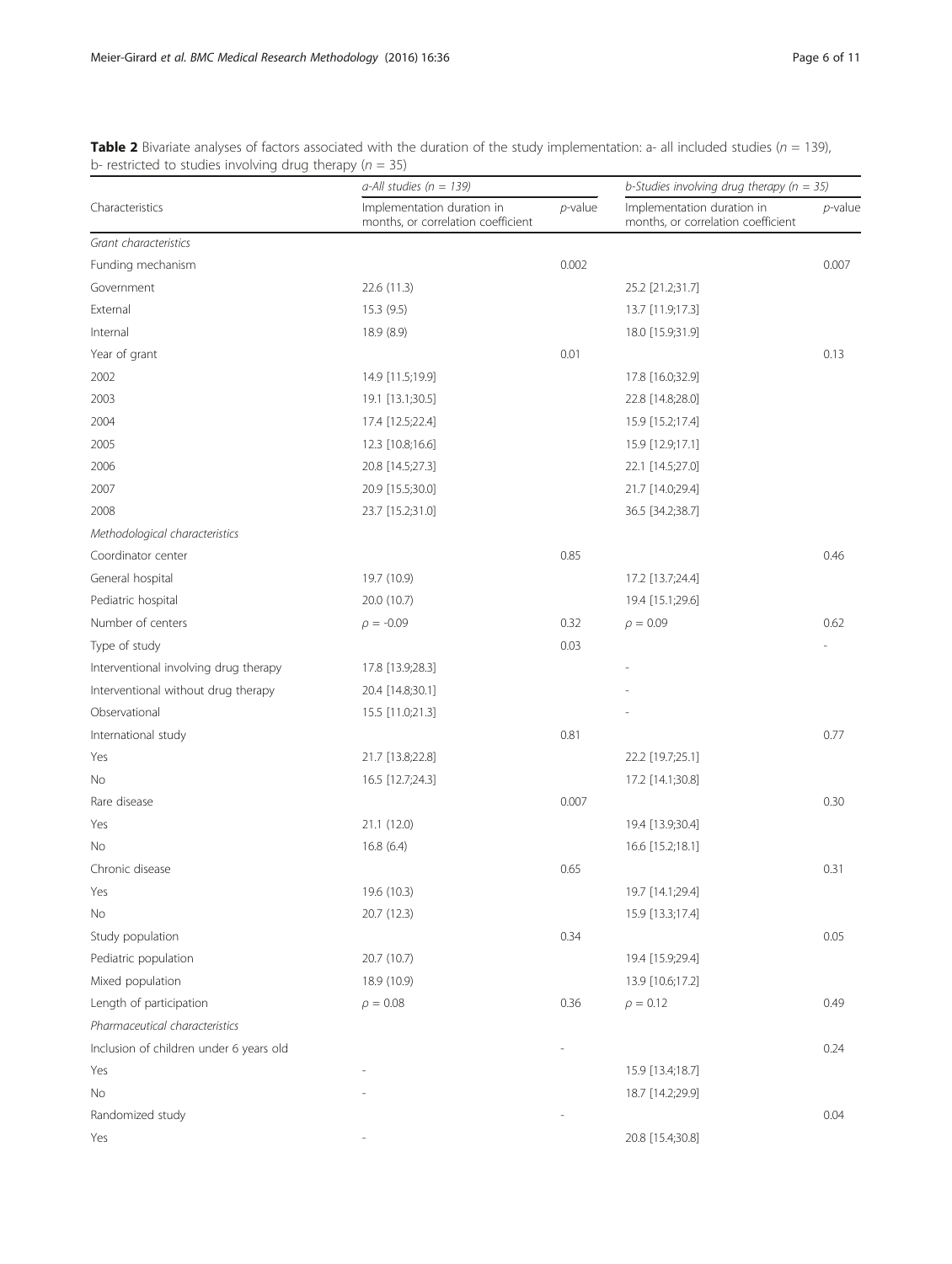|                                                                          | <b>Table 2</b> Bivariate analyses of factors associated with the duration of the study implementation: a- all included studies ( $n = 139$ ), |
|--------------------------------------------------------------------------|-----------------------------------------------------------------------------------------------------------------------------------------------|
| b- restricted to studies involving drug therapy ( $n = 35$ ) (Continued) |                                                                                                                                               |

| <b>No</b>                                                            |                          | 14.3 [11.9;17.4] |      |
|----------------------------------------------------------------------|--------------------------|------------------|------|
| Duration of treatment, days                                          |                          | $\rho = 0.04$    | 0.81 |
| Blinded investigator and/or blinded patient                          |                          |                  | 0.06 |
| Yes                                                                  | $\overline{\phantom{0}}$ | 23.0 [15.9;31.3] |      |
| No                                                                   |                          | 16.4 [12.3;21.1] |      |
| Placebo-controlled study                                             |                          |                  | 0.01 |
| Yes                                                                  |                          | 29.4 [17.4;31.9] |      |
| No                                                                   |                          | 16.4 [12.3;19.9] |      |
| At least a drug of the study not<br>approved in pediatric population |                          |                  | 0.33 |
| Yes                                                                  |                          | 17.4 [14.2;27.8] |      |
| No                                                                   |                          | 22.9 [16.3;28.6] |      |
| Age-appropriate formulation                                          |                          |                  | 0.05 |
| Appropriate                                                          |                          | 16.7 [13.6;25.3] |      |
| Intermediate at least for one drug of the study                      |                          | 17.4 [17.1;18.7] |      |
| Inappropriate at least for one drug of the study                     | $\overline{\phantom{a}}$ | 30.7 [24.6;32.8] |      |
| Route of administration                                              |                          |                  | 0.37 |
| Enterally at least for one drug of the study                         |                          | 20.0 [14.8;30.4] |      |
| Parenterally                                                         |                          | 17.6 [13.5;21.9] |      |

Values of the duration of the study implementation are reported as mean (Standard Deviation) or median [25<sup>th</sup> percentile;75<sup>th</sup> percentile]

increased the implementation duration (respectively 6.9  $\pm$ 3.5 months,  $p = 0.06$  and  $6.6 \pm 2.8$  months,  $p = 0.01$ ). Looking into the order history of these studies and/or meeting the stakeholders, we discovered that these studies had faced such issues as unexpected placebo, or problems with the supply of an age-appropriate drug formulation. In these situations, drug formulation development was instead carried out by hospital pharmacies or subcontractors, which resulted in major delays and supplementary costs.

## Strengths and weaknesses of the study (internal validity)

This study is the first to quantify the implementation duration of hospital-based pediatric clinical studies and to identify factors independently related to this duration. A limitation of the study is that the data were collected in 2009, which prevented us from describing more recent data. However, the issues highlighted by our study are not specific to this time period and are still relevant today. Although it is a retrospective study, there were no missing data and the sources of data were reliable. It would have been of interest to analyze the association between the risk level associated to the studies and their implementation duration; however, this data was not available. Nevertheless, the type of study closely reflects this information since the interventional pediatric studies are usually classified as high risk and the observational studies as low risk. Indeed, the regulations are much more stringent for pediatric populations compared to adult populations [[25](#page-9-0)].

## Strengths and weaknesses of the study compared to other studies (external validity)

We focused on AP-HP-sponsored studies, and therefore on a single geographic region (the Paris conurbation), which may limit the external validity of our findings. However, the AP-HP is the leading academic sponsor in France, and the leading research center in Europe [\[45](#page-10-0)]. Moreover, the issues highlighted by our study are not specific to the AP-HP institution.

Academic research faces several obstacles for the implementation of their studies [[5, 33](#page-9-0)], which result in implementation delays that have been quantified in our study.

A major issue in the implementation of studies is the regulatory burden. It is widely described in the literature [[5,](#page-9-0) [46, 47](#page-10-0)] and highlighted in a qualitative study previously conducted by our group [[25\]](#page-9-0). The present study shows that while there was no particular trend regarding the number of studies granted per year, the implementation duration increased over time. The increasing implementation duration over time might be related to an increasing regulatory burden. Osuntokun described this increasing regulatory burden over time, and discussed the difficulty for academic structures to apply the pediatrics regulations [\[5](#page-9-0)]. Indeed, these regulations are specifically targeted at pharmaceutical companies, and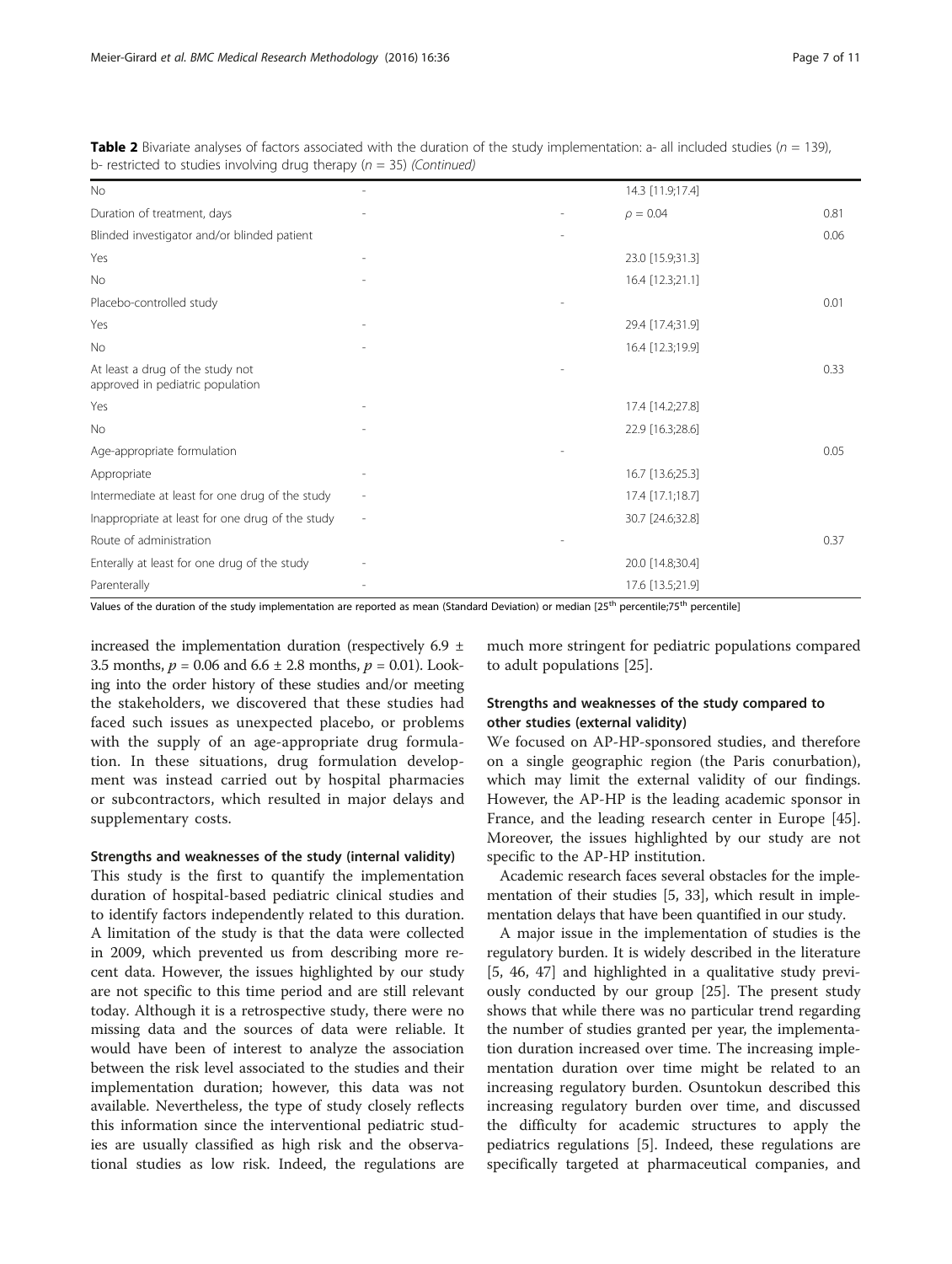<span id="page-7-0"></span>Table 3 Analysis of factors associated with the implementation duration using multivariable regression: a- all included studies  $(n = 139)$ , b- restricted to studies involving drug therapy  $(n = 35)$ 

| a) All studies, multivariable mixed linear model with a random intercept for year of grant ( $n = 139$ ) |                       |         |  |
|----------------------------------------------------------------------------------------------------------|-----------------------|---------|--|
| Variable                                                                                                 | Coefficient (95 % CI) | p-value |  |
| Intercept                                                                                                | 22.3 (18.5;26.1)      |         |  |
| <b>Funding mechanism</b> (ref. $=$ Government)                                                           |                       | < 0.001 |  |
| External                                                                                                 | $-7.7$ $(-11.9,-3.5)$ | < 0.001 |  |
| Internal                                                                                                 | $-5.3$ $(-9.8; -0.8)$ | 0.02    |  |
| Number of centers <sup>a</sup>                                                                           | $-0.1$ $(-0.2;0.02)$  | 0.07    |  |
| <b>Type of study</b> (ref $=$ Observational)                                                             |                       | 0.003   |  |
| Interventional involving drug therapy                                                                    | 6.0(0.7;11.3)         | 0.03    |  |
| Interventional without drug therapy                                                                      | $3.5(-0.3:7.3)$       | 0.06    |  |

b) Studies involving drug therapy, using multivariable linear regression ( $n = 35$ )

| Variable                                            | Coefficient (95 % CI) | <i>p</i> -value |
|-----------------------------------------------------|-----------------------|-----------------|
| Intercept                                           | 14.9 (6.9;22.9)       |                 |
| <b>Funding mechanism</b> (ref. $=$ Government)      |                       | 0.08            |
| External                                            | $-6.7$ $(-13.2,-0.2)$ | 0.05            |
| Internal                                            | $-2.9$ $(-9.8:4.0)$   | 0.41            |
| <b>Study population</b> (ref. $=$ Mixed population) |                       | 0.01            |
| Pediatric population                                | 7.8(1.1;14.5)         |                 |
| Placebo-controlled study                            | 6.6(0.9;12.3)         | 0.01            |
| Age-appropriate formulation ( $ref. =$ Appropriate) |                       | 0.05            |
| Intermediate at least for one drug of the study     | $-3.6$ $(-13.0;5.8)$  | 0.44            |
| Inappropriate at least for one drug of the study    | $6.9$ $(-0.2;14.0)$   | 0.06            |

<sup>a</sup>For an increase of 1 centre

For all multivariable regression models, P < 0.20 was used for the variable entry criteria. Then, a stepwise selection procedure was applied. Because the statistical analyses were essentially exploratory, factors associated with the considered outcome with P < 0.10 were kept in the final model. Variables dropped at earlier stages were re-evaluated for inclusion in the final model

Values shown are coefficient, 95 % confidence interval (95 % CI). Individual p-value for each category of the variables are shown (in italics), as well as the global p-value of the variable (in bold)

slow down academic research [[24, 38\]](#page-9-0). The upcoming European Clinical Trial Regulation should be a major determinant regarding this issue, particularly via the risk-proportionate approach.

Studies involving drug therapy faced supplementary delays of implementation. Indeed, the complexity introduced by the pharmaceutical issues in the implementation of these studies should not be neglected [[5](#page-9-0), [37,](#page-9-0) [48](#page-10-0)]. However, this complexity is often unanticipated and impacts both, the investigators and pharmacists [\[25\]](#page-9-0). Indeed, due to the underestimation of pharmaceutical issues, there is often a delayed involvement of pharmacists in trial implementation [\[3](#page-9-0), [5,](#page-9-0) [48](#page-10-0)]. The logistical issues associated with the supply of an appropriate drug formulation with regards to age and route of administration of drug therapy, and/or of placebo, are frequently underestimated, and can result in unexpected costs and delays [\[3](#page-9-0), [32](#page-9-0), [48](#page-10-0)–[51](#page-10-0)]. In our study, one study out of three faced age-related drug formulation issues, and an age-inappropriate formulation led to significantly increased implementation duration. Thus, because

it is not unusual and can increase the implementation duration, the need of an age-appropriate formulation, as well as the need for a placebo, should be underscored. The establishment of a relationship between the pharmaceutical companies and the public sector, specifically in the context of the pediatric research, is not always possible [[49](#page-10-0)], particularly due to the lack of financial rewards for the pharmaceutical industry [\[6](#page-9-0), [23\]](#page-9-0). As a consequence, the pharmaceutical burden can be increased, and if it is not anticipated, delays and financial needs might increase in such a way that it could strongly hamper the course of the study [[37\]](#page-9-0).

## Meaning of the study results and implications for policymakers

This study identifies and characterizes issues that may be generalizable on a global scale, and would therefore be of value to the academic pediatric research community at large.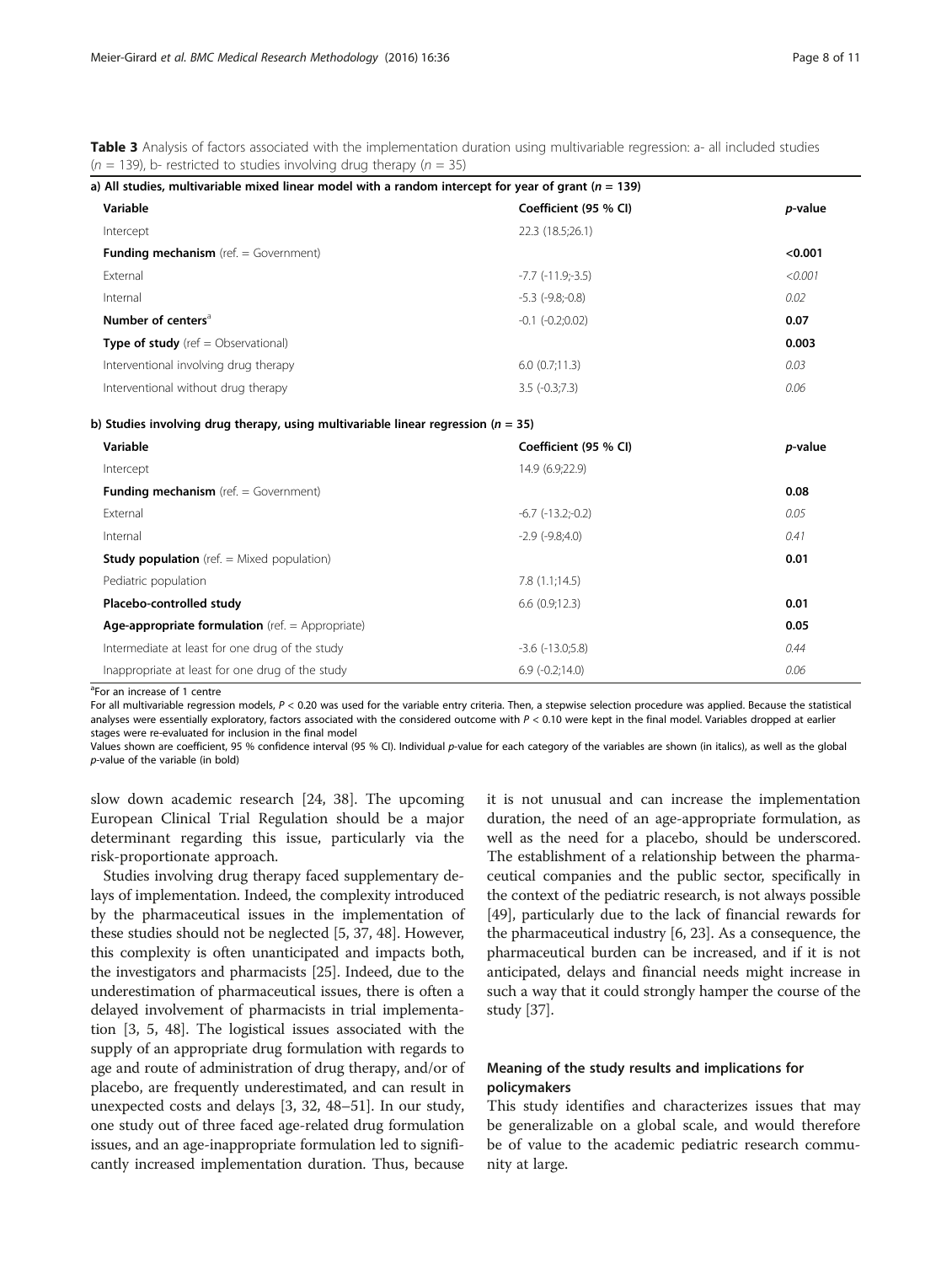<span id="page-8-0"></span>

| <b>Table 4</b> Pharmaceuticals characteristics of studies involving |  |  |
|---------------------------------------------------------------------|--|--|
| drug therapy $(n = 35)$                                             |  |  |

| Pharmaceutical characteristics                                       | Studies involving drug<br>therapy $(n = 35)$ |
|----------------------------------------------------------------------|----------------------------------------------|
| Inclusion of children under 6 years old                              | 26 (74)                                      |
| Randomized study                                                     | 26 (74)                                      |
| Duration of treatment, days                                          | 60 [5;365]                                   |
| Blinded investigator                                                 | 16 (46)                                      |
| Blinded patient                                                      | 17 (49)                                      |
| Control group                                                        |                                              |
| Standard treatment                                                   | 10(29)                                       |
| Placebo                                                              | 13(37)                                       |
| No control group                                                     | 12(34)                                       |
| At least a drug of the study not approved<br>in pediatric population | 10(33)                                       |
| Age-appropriate formulation                                          |                                              |
| Appropriate                                                          | 26 (74)                                      |
| Intermediate at least for one drug of<br>the study                   | 3(9)                                         |
| Inappropriate at least for one drug of<br>the study                  | 6(17)                                        |
| Route of administration                                              |                                              |
| Enterally at least for one drug of the study                         | 19 (54)                                      |
| Parenterally                                                         | 16 (46)                                      |

Values shown are median [25<sup>th</sup> percentile; 75<sup>th</sup> percentile] and number (percentage)

Our findings show that the implementation of interventional hospital-based studies with government funding face the most delays.

With regards to interventional studies involving drug therapy, public-private partnerships appear valuable. However, pharmaceutical companies are not always responsive to requests' partnerships, mainly due to the lack of return on investment [\[6](#page-9-0), [23\]](#page-9-0). Academic stakeholders must then grapple with the complexity of pediatrics regulations, which are actually targeted at the pharmaceutical industries. They then face the methodological, ethical, and technical requirements of pediatric clinical trials, often with limited financial resources [[5, 38](#page-9-0)]. The upcoming European Clinical Trial Regulation should be a major determinant regarding this issue, particularly via the risk-proportionate approach.

Finally, documentation of pharmaceutical feasibility should be a prerequisite to any grant allocation. The difficulties in the supply of drugs and placebo in ageappropriate dosages and appropriate route of administration formulations should be particularly evaluated. This measure would ensure adequate funding for the pharmaceutical component and would avoid allocating grant funding to projects that eventually face insurmountable

pharmaceutical obstacles. Raising awareness for stakeholders around this topic, as well as the development and validation of pharmaceutical feasibility evaluation tools, would be a judicious axis for improvement [\[48\]](#page-10-0).

## Conclusion

More pediatric hospital-based studies are needed to address the lack of pediatric research. However, the implementation of such studies faces delays, mainly due to regulatory and pharmaceutical issues. Regarding clinical trials, these delays have the potential to decrease with the upcoming European Clinical Trial Regulation. Although the involvement of the pharmaceutical industry usually reduces implementation delays, such collaborations are not always possible. In addition, difficulties in the supply of drugs and placebo in age-appropriate dosages and appropriate route of administration formulations result in delayed studies. Pharmaceutical issues should, therefore, be anticipated earlier. We encourage the development of a "Research Pharmacist" specifically trained in providing early pharmaceutical expertise, and in developing recommendations consistent with the methodological constraints of studies.

#### Additional file

[Additional file 1:](dx.doi.org/10.1186/s12874-016-0138-y) French hospital-based Biomedical Research System. (DOCX 14 kb)

#### Competing interest

The authors declare that they have no competing interests.

#### Authors' contributions

DG participated in the study design, designed the data collection instruments, collected the data, carried out the data analysis and interpretation, and drafted the manuscript. AT, HA, SPL, and OB participated in the study design, revised the data collection instruments, revised the data interpretation, and critically reviewed the manuscript. FB participated in the study design, and critically reviewed the manuscript. CA participated in the study design, revised the data collection instruments, revised the data interpretation, contributed to the draft and critically reviewed the manuscript. All authors have read and approved the final manuscript.

#### Acknowledgments

We thank Céline Feger, Karine Landgren-Hugentobler, and Maya Dorsey for language editing, and the Clinical Trial Units, particularly Dr. Caroline Elie, for helping us to collect the data.

This work was supported by a research grant from the Département de la Recherche Clinique et du Développement, Assistance Publique-Hôpitaux de Paris (RSR08001). The funding agency was not involved in the study design, data analysis, or manuscript preparation.

#### Author details

<sup>1</sup>Université Paris Diderot, Sorbonne Paris Cité, UMR-1123 ECEVE, F-75019 Paris, France. <sup>2</sup>AP-HP, Hôpital Robert Debré, Unité d'Epidémiologie Clinique, F-75019 Paris, France. <sup>3</sup> Inserm, U1123 and CICEC 1426, F-75019 Paris, France.<br><sup>4</sup> Injugative of Basel University Children's Hospital (UKRB), Basel Switzerland. <sup>4</sup>University of Basel, University Children's Hospital (UKBB), Basel, Switzerland. <sup>5</sup>Université Paris Descartes, Sorbonne Paris Cité, F-75270 Paris, France. 6 Département d'Essais Cliniques, AP-HP, Agence Générale des Equipements et Produits de Santé, F-75013 Paris, France. <sup>7</sup>AP-HP, Hôpital Robert Debré, Pharmacie à Usage Intérieur, F-75019 Paris, France. <sup>8</sup>Department of Paediatric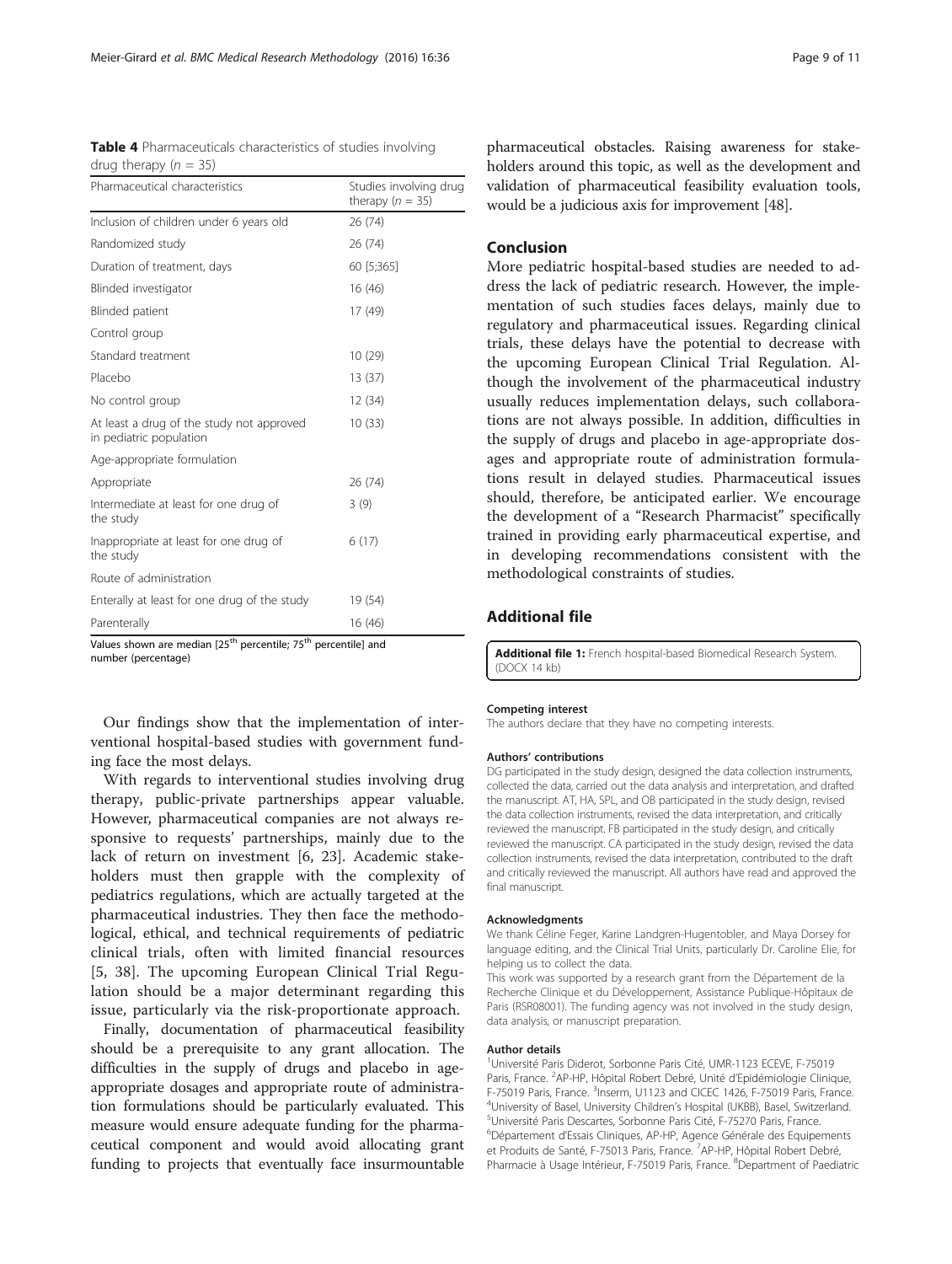<span id="page-9-0"></span>Pulmonology, University Children`s Hospital Basel (UKBB), Spitalstrasse 33, 4056 Basel, Switzerland.

#### Received: 22 July 2015 Accepted: 18 March 2016 Published online: 29 March 2016

#### References

- Caldwell PHY, Murphy SB, Butow PN, Craig JC. Clinical trials in children. Lancet. 2004;364:803–11.
- 2. McIntosh N, Bates P, Brykczynska G, Dunstan G, Goldman A, Harvey D, Larcher V, McCrae D, McKinnon A, Patton M, Saunders J, Shelley P. Guidelines for the ethical conduct of medical research involving children. Royal College of Paediatrics, Child Health: Ethics Advisory Committee. Arch Dis Child. 2000;82:177–82.
- 3. Steinbrook R. Testing medications in children. N Engl J Med. 2002;347:1462–70.
- 4. Sung NS, Crowley Jr WF, Genel M, Salber P, Sandy L, Sherwood LM, Johnson SB, Catanese V, Tilson H, Getz K, Larson EL, Scheinberg D, Reece EA, Slavkin H, Dobs A, Grebb J, Martinez RA, Korn A, Rimoin D. Central challenges facing the national clinical research enterprise. JAMA. 2003;289:1278–87.
- 5. Osuntokun B. Clinical trials in pediatrics: The drug delivery dimension. Adv Drug Deliv Rev. 2006;58:90–105.
- 6. Li JS, Eisenstein EL, Grabowski HG, Reid ED, Mangum B, Schulman KA, Goldsmith JV, Murphy MD, Califf RM, Benjamin Jr DK. Economic return of clinical trials performed under the pediatric exclusivity program. JAMA. 2007;297:480–8.
- 7. Cohen E, Uleryk E, Jasuja M, Parkin PC. An absence of pediatric randomized controlled trials in general medical journals, 1985-2004. J Clin Epidemiol. 2007;60:118–23.
- Thomson D, Hartling L, Cohen E, Vandermeer B, Tjosvold L, Klassen TP. Controlled trials in children: quantity, methodological quality and descriptive characteristics of pediatric controlled trials published 1948-2006. PLoS ONE. 2010;5
- 9. Focus sur les principales mesures du réglement pédiatrique européen ANSM : Agence nationale de sécurité du médicament et des produits de santé [Internet]. Available from: [http://ansm.sante.fr/Activites/Medicaments](http://ansm.sante.fr/Activites/Medicaments-en-pediatrie/Reglementation-relative-aux-medicaments-pediatriques/Liens-utiles/Focus-sur-les-principales-mesures-du-reglement-pediatrique-europeen)[en-pediatrie/Reglementation-relative-aux-medicaments-pediatriques/Liens](http://ansm.sante.fr/Activites/Medicaments-en-pediatrie/Reglementation-relative-aux-medicaments-pediatriques/Liens-utiles/Focus-sur-les-principales-mesures-du-reglement-pediatrique-europeen)[utiles/Focus-sur-les-principales-mesures-du-reglement-pediatrique-europeen.](http://ansm.sante.fr/Activites/Medicaments-en-pediatrie/Reglementation-relative-aux-medicaments-pediatriques/Liens-utiles/Focus-sur-les-principales-mesures-du-reglement-pediatrique-europeen) [Accessed 23 Mar 2016].
- 10. Regulation 1901/2006 of the european parliament and the council of december 12, 2006, on medicinal products for paediatric use and amending regulation [Internet]. Available from: [http://ec.europa.eu/health/files/eudralex/](http://ec.europa.eu/health/files/eudralex/vol-1/reg_2006_1901/reg_2006_1901_en.pdf) [vol-1/reg\\_2006\\_1901/reg\\_2006\\_1901\\_en.pdf.](http://ec.europa.eu/health/files/eudralex/vol-1/reg_2006_1901/reg_2006_1901_en.pdf) [Accessed 23 Mar 2016].
- 11. Best Pharmaceuticals for Children Act Pediatric Research Equity Act [Internet]. Available from: [http://www2.aap.org/advocacy/washing/](http://www2.aap.org/advocacy/washing/therapeutics/docs/bpcapreasidexside.pdf) [therapeutics/docs/bpcapreasidexside.pdf.](http://www2.aap.org/advocacy/washing/therapeutics/docs/bpcapreasidexside.pdf) [Accessed 23 Mar 2016].
- 12. Pons G. European network for investigation of medicinal products in children (Medichildren). Arch Pediatr. 2006;13:631.
- 13. Regulation (EC) No 726/2004 of the european parliament and of the council of 31 March 2004 laying down Community procedures for the authorisation and supervision of medicinal products for human and veterinary use and establishing a European Medicines Agency [Internet]. Available from: [http://eur-lex.europa.eu/LexUriServ/LexUriServ.do?uri=OJ:L:](http://eur-lex.europa.eu/LexUriServ/LexUriServ.do?uri=OJ:L:2004:136:0001:0033:en:PDF) [2004:136:0001:0033:en:PDF](http://eur-lex.europa.eu/LexUriServ/LexUriServ.do?uri=OJ:L:2004:136:0001:0033:en:PDF). [Accessed 23 Mar 2016].
- 14. Directive 2001/83/EC of the european parliament and of the council of 6 november 2001 on the community code relating to medicinal products for human use [Internet]. Available from: [http://www.ema.europa.eu/docs/en\\_](http://www.ema.europa.eu/docs/en_GB/document_library/Regulatory_and_procedural_guideline/2009/10/WC500004481.pdf) [GB/document\\_library/Regulatory\\_and\\_procedural\\_guideline/2009/10/](http://www.ema.europa.eu/docs/en_GB/document_library/Regulatory_and_procedural_guideline/2009/10/WC500004481.pdf) [WC500004481.pdf.](http://www.ema.europa.eu/docs/en_GB/document_library/Regulatory_and_procedural_guideline/2009/10/WC500004481.pdf) [Accessed 23 Mar 2016].
- 15. Directive 2001/20/EC of the european parliament and of the council of 4 April 2001 on the approximation of the laws, regulations and administrative provisions of the member states relating to the implementation of good clinical practice in the conduct of clinical trials on medicinal products for human use [Internet]. Available from: [http://www.eortc.be/services/doc/](http://www.eortc.be/services/doc/clinical-eu-directive-04-april-01.pdf) [clinical-eu-directive-04-april-01.pdf.](http://www.eortc.be/services/doc/clinical-eu-directive-04-april-01.pdf) [Accessed 23 Mar 2016].
- 16. Auby P. Pharmaceutical research in paediatric populations and the new EU Paediatric Legislation: an industry perspective. Child Adolesc Psychiatry Ment Health. 2008;2:38.
- 17. Olski TM, Lampus SF, Gherarducci G, Saint Raymond A. Three years of paediatric regulation in the European Union. Eur J Clin Pharmacol. 2011;67: 245–52.
- 18. Milne C-P, Davis J. The pediatric studies initiative: after 15 years have we reached the limits of the law? Clin Ther. 2014;36:156–62.
- 19. Corny J, Lebel D, Bailey B, Bussières J-F. Unlicensed and Off-Label Drug Use in Children Before and After Pediatric Governmental Initiatives. J Pediatr Pharmacol Ther. 2015;20:316–28.
- 20. Bourgeois FT, Olson KL, Ioannidis JPA, Mandl KD. Association between pediatric clinical trials and global burden of disease. Pediatrics. 2014;133:78–87.
- 21. Boots I, Sukhai RN, Klein RH, Holl RA, Wit JM, Cohen AF, Burggraaf J. Stimulation programs for pediatric drug research–do children really benefit? Eur J Pediatr. 2007;166:849–55.
- 22. Yang CP, Veltri MA, Anton B, Yaster M, Berkowitz ID. Food and Drug Administration approval for medications used in the pediatric intensive care unit: a continuing conundrum. Pediatr Crit Care Med. 2011;12:e195–9.
- 23. Milne C-P, Bruss JB. The economics of pediatric formulation development for off-patent drugs. Clin Ther. 2008;30:2133–45.
- 24. Osborne JP, O'Callaghan FJK. Running an international paediatric noncommercial clinical trial. Arch Dis Child. 2009;94:729–33.
- 25. Girard D, Bourdon O, Abdoul H, Prot-Labarthe S, Brion F, Tibi A, Alberti C. How to improve the implementation of academic clinical pediatric trials involving drug therapy? A qualitative study of multiple stakeholders. PLoS One. 2013;8, e64516.
- 26. Gordon BG, Kessinger A, Mann SL, Prentice ED. The impact of escalating regulatory requirements on the conduct of clinical research. Cytotherapy. 2003;5:309–13.
- 27. Berlin Jr CM. Challenges in conducting pediatric drug trials. J Allergy Clin Immunol. 2000;106(3 Suppl):S125–7.
- 28. Henry A, Corvaisier S, Blanc S, Berthezene F, Borson-Chazot F, Broussolle E, Ryvlin P, Touboul P. Perceptions of patients and physicians involved in clinical trials: an overview of the literature. Therapie. 2006;61:425–37.
- 29. Kemper EM, Merkus M, Wierenga PC, Van Rijn PC, Van der Werff D, Lie-A-Huen L, Offringa M. Towards evidence-based pharmacotherapy in children. Paediatr Anaesth. 2011;21:183–9.
- 30. Schirm E, Tobi H, de Vries TW, Choonara I, De Jong-van den Berg LTW. Lack of appropriate formulations of medicines for children in the community. Acta Paediatr. 2003;92:1486–9.
- 31. Nunn T, Williams J. Formulation of medicines for children. Br J Clin Pharmacol. 2005;59:674–6.
- 32. Zajicek A. The National Institutes of Health and the Best Pharmaceuticals for Children Act. Paediatr Drugs. 2009;11:45–7.
- 33. Zannad F, Plétan Y. Difficulties with conducting clinical trials in France. Therapie. 2001;56:341–7.
- 34. Lader EW, Cannon CP, Ohman EM, Newby LK, Sulmasy DP, Barst RJ, Fair JM, Flather M, Freedman JE, Frye RL, Hand MM, Jesse RL, Van de Werf F, Costa F. The clinician as investigator: participating in clinical trials in the practice setting: Appendix 1: fundamentals of study design. Circulation. 2004;109:e302–4.
- 35. Ward M. Myths and realities in clinical research. J Gastroenterol Hepatol. 1996;11:887–91.
- 36. Campbell EG, Weissman JS, Moy E, Blumenthal D. Status of clinical research in academic health centers: views from the research leadership. JAMA. 2001; 286:800–6.
- 37. Dainty K, Karlsson J. Factors to consider in determining the feasibility of randomized clinical trials. Arthroscopy. 2003;19:882–4.
- 38. Welzing L, Harnischmacher U, Weyersberg A, Roth B. Consequences of Directive 2001/20/EC for investigator-initiated trials in the paediatric population–a field report. Eur J Pediatr. 2007;166:1169–76.
- 39. Proposition de réglement européen et du conseil relatif aux essais cliniques de médicaments à usage humain et abrogeant la directive 2001/20/ CE [Internet]. Available from: [http://ec.europa.eu/health/files/clinicaltrials/](http://ec.europa.eu/health/files/clinicaltrials/2012_07/proposal/2012_07_proposal_fr.pdf) [2012\\_07/proposal/2012\\_07\\_proposal\\_fr.pdf.](http://ec.europa.eu/health/files/clinicaltrials/2012_07/proposal/2012_07_proposal_fr.pdf) [Accessed 23 Mar 2016].
- 40. Home ClinicalTrials.gov [Internet]. Available from: [https://clinicaltrials.gov/.](https://clinicaltrials.gov/) [Accessed 23 Mar 2016].
- 41. Hemingway H, Riley RD, Altman DG. Ten steps towards improving prognosis research. BMJ. 2009;339:b4184.
- 42. Development Core Team. R: A language and environment for statistical computing. Austria: R Foundation for Statistical Computing V; 2008. ISBN 3- 900051-07-0, URL<http://www.R-project.org>.
- 43. Demotes-Mainard J, Canet E, Segard L. Public-private partnership models in France and in Europe. Therapie. 2006;61:325–34. 313–323.
- 44. Martin JB, Kasper DL. In whose best interest? Breaching the academicindustrial wall. N Engl J Med. 2000;343:1646–9.